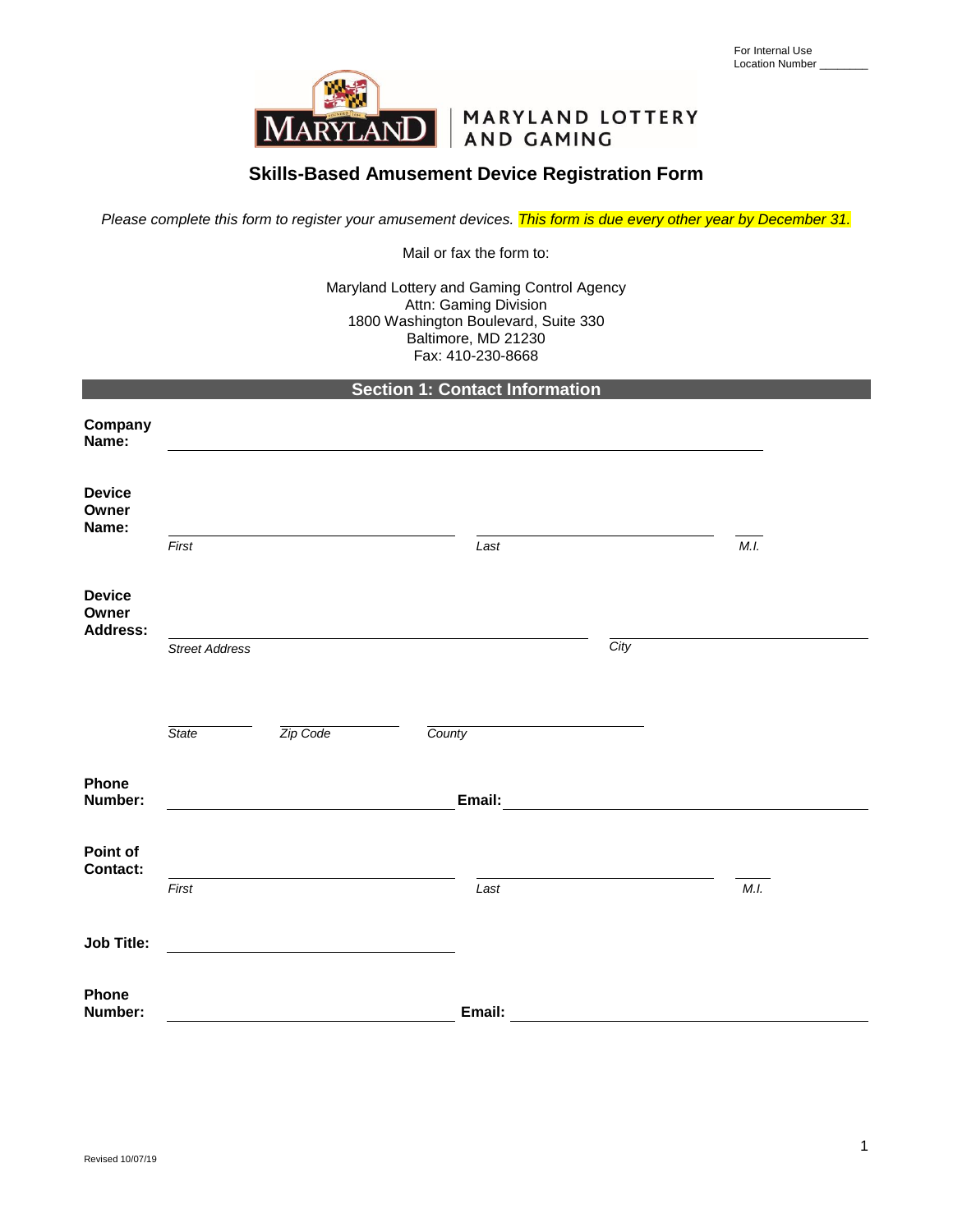

## MARYLAND LOTTERY **AND GAMING**

#### **Section 2: Device Information**

*For the following, provide information related to the location of where the device(s) is operated. Please complete a Registration Addendum if you own devices at more than one location.* 

| <b>Device</b><br><b>Location Name:</b> |                                                        |           |                         |                      |
|----------------------------------------|--------------------------------------------------------|-----------|-------------------------|----------------------|
| <b>Address:</b>                        |                                                        |           | City:                   | State:               |
| County:                                |                                                        | Zip code: |                         |                      |
|                                        | List Point-of-Contact only if different from Section 1 |           |                         |                      |
| Point-of-<br><b>Contact:</b>           |                                                        |           |                         |                      |
|                                        | First                                                  |           | Last                    | M.I.                 |
|                                        |                                                        |           |                         |                      |
|                                        | Job Title                                              |           | <b>Telephone Number</b> | <b>Email Address</b> |

*Please complete the areas below for all of your machines that award prizes. Machine types include redemption, merchandiser, and other similar skills-based amusement devices. Skills-based amusement devices may not award a prize with a wholesale value that exceeds \$30. Code of Maryland Regulations 36.08.04.01 provides additional standards for skills-based amusement devices.* 

*Listed below are examples of the types of skills-based amusement devices:*

- *Redemption Devices – A device, such as a Skee-Ball or other machine, by which players receive tickets, tokens, or other objects that can be converted into prizes.*
- *Merchandiser Devices – A device, such as a claw/crane machine, by which players control a claw or other device to retrieve prizes.*
- *Other Skills-Based Amusement Devices – Other devices by which players use their skills to redeem prizes*

| <b>Number of Redemption Devices:</b>  | Maximum wholesale value of a single prize awarded: \$ |
|---------------------------------------|-------------------------------------------------------|
| Number of Merchandiser Devices:       | Maximum wholesale value of a single prize awarded: \$ |
| Number of Other Skills-Based Devices: | Maximum wholesale value of a single prize awarded: \$ |

*If you own devices that do not award prizes, please complete the area below.*

 **Number of machines that do** *not* **award prizes: \_\_\_\_\_\_\_\_**